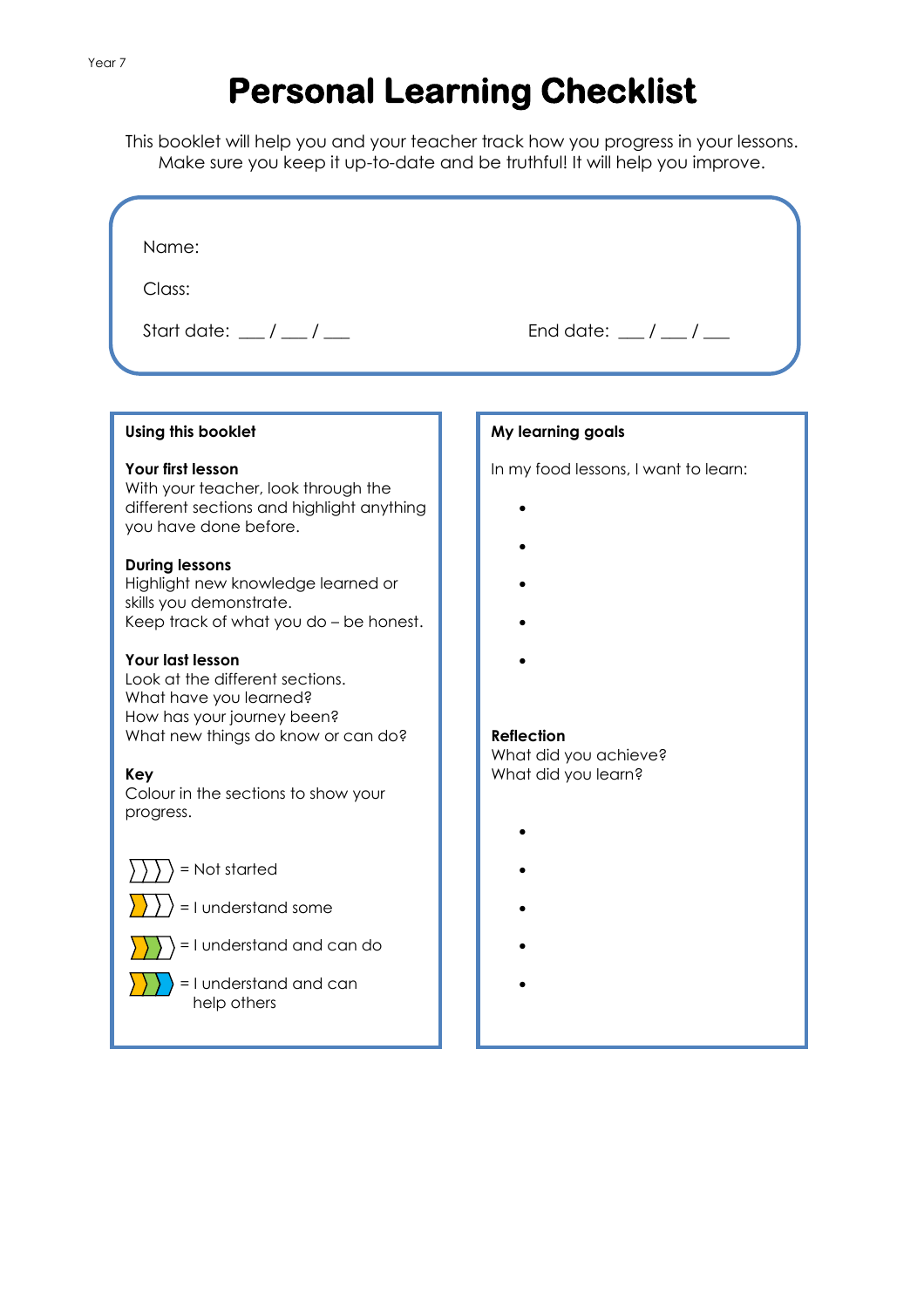# **Cooking**

In Year 7, you will learn:

- to use a wide range of tools and equipment;
- to demonstrate a greater range of food preparation and cooking skills;
- to apply food safety and hygiene.

### **Food skills**

| l can |                        |             |                 |                            |
|-------|------------------------|-------------|-----------------|----------------------------|
|       | weigh                  | measure     | peel            | knead                      |
|       | cut, slice<br>and chop | grate       | mix and combine | all-in one<br>method       |
|       | use the grill          | use the hob | use the oven    | use raw meat<br>or poultry |
|       | whisk                  | rub-in      | roll-out        | shape                      |
|       | divide                 | drain       |                 |                            |

#### **Recipes**

| l can     |                 |  | Evidence |
|-----------|-----------------|--|----------|
| $\bullet$ | follow a recipe |  |          |
| $\bullet$ | adapt a recipe  |  |          |

#### **Cooking**

| --<br>I have cooked the following dishes: | By cooking these, I have learned: |
|-------------------------------------------|-----------------------------------|
| 1.                                        |                                   |
| 2.                                        |                                   |
| 3.                                        |                                   |
| 4.                                        |                                   |
| 5.                                        |                                   |
| 6.                                        |                                   |
| 7.                                        |                                   |
| 8.                                        |                                   |
| 9.                                        |                                   |
| 10.                                       |                                   |

# **Food safety and hygiene**

| can:                            |  |  |                                         |  |  |  |  |
|---------------------------------|--|--|-----------------------------------------|--|--|--|--|
| get ready to cook               |  |  | use equipment safely                    |  |  |  |  |
| be hygienic when cooking        |  |  | cook food so it is safe to eat          |  |  |  |  |
| keep the kitchen clean and tidy |  |  | use food labels to store food correctly |  |  |  |  |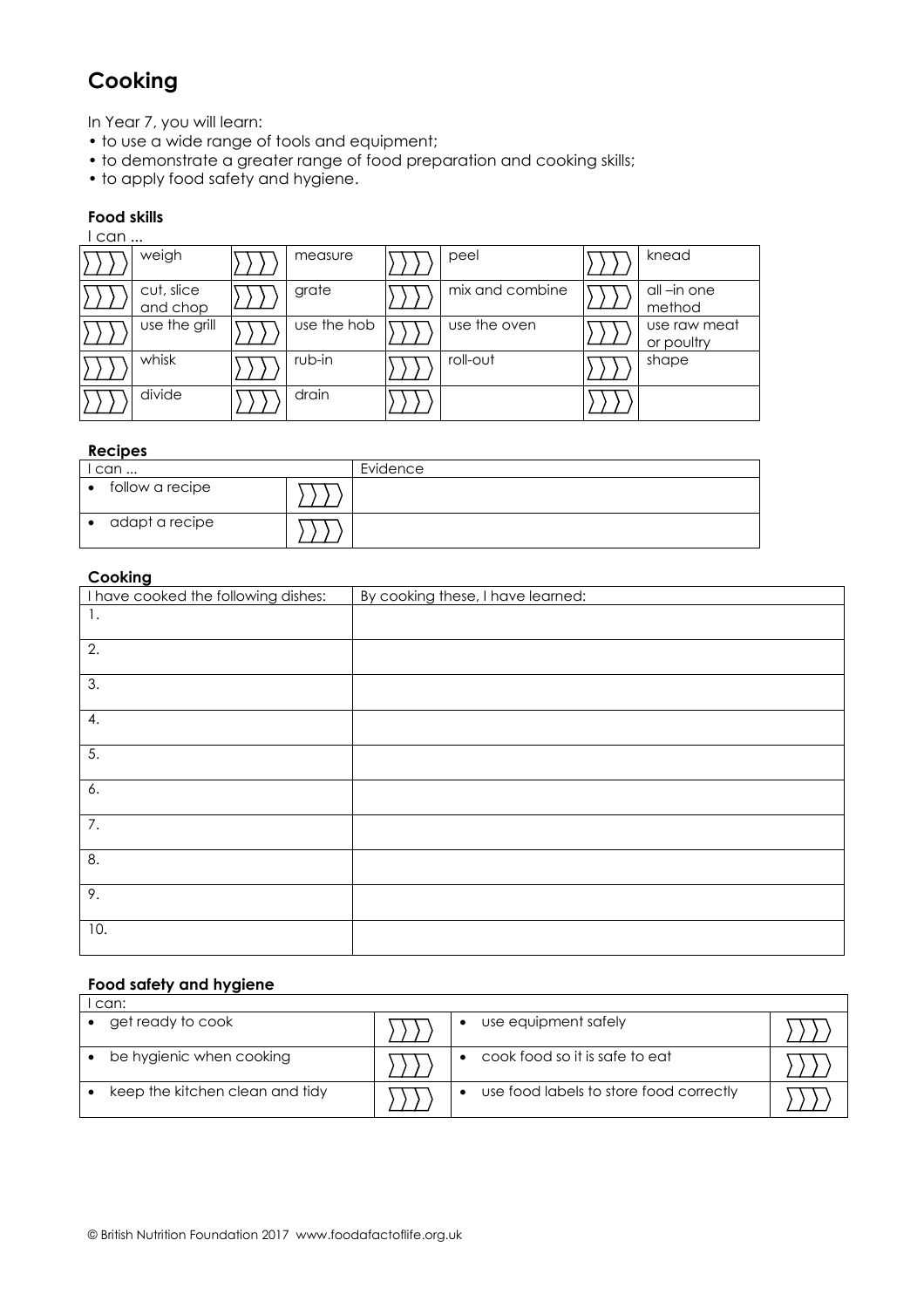# Year 7 **The Cooker**

In Year 7, you will:

•Understand the different parts of the cooker and how each is used.

•Know the features of the kitchen, work safely within it

•Apply Food hygiene and health and safety rules.

#### • **The Cooker**

|                                                                   | Oven | Hob | Grill | Evidence |
|-------------------------------------------------------------------|------|-----|-------|----------|
| I can describe the<br>hob, grill and oven                         |      |     |       |          |
| I can set the<br>temperature on the<br>oven and the grill         |      |     |       |          |
| I can manage the<br>temperature of the<br>component I am<br>using |      |     |       |          |
| I can use the each<br>part without<br>spoiling the dish           |      |     |       |          |

### **Knife Skills 1**

|                                                                         | Evidence |
|-------------------------------------------------------------------------|----------|
| I can use the<br>bridge and claw<br>method and use<br>equipment safely. |          |
| I can use knife<br>skills to make<br>simple dishes such<br>as coleslaw. |          |
| I can clean up and<br>avoid cross<br>contamination etc                  |          |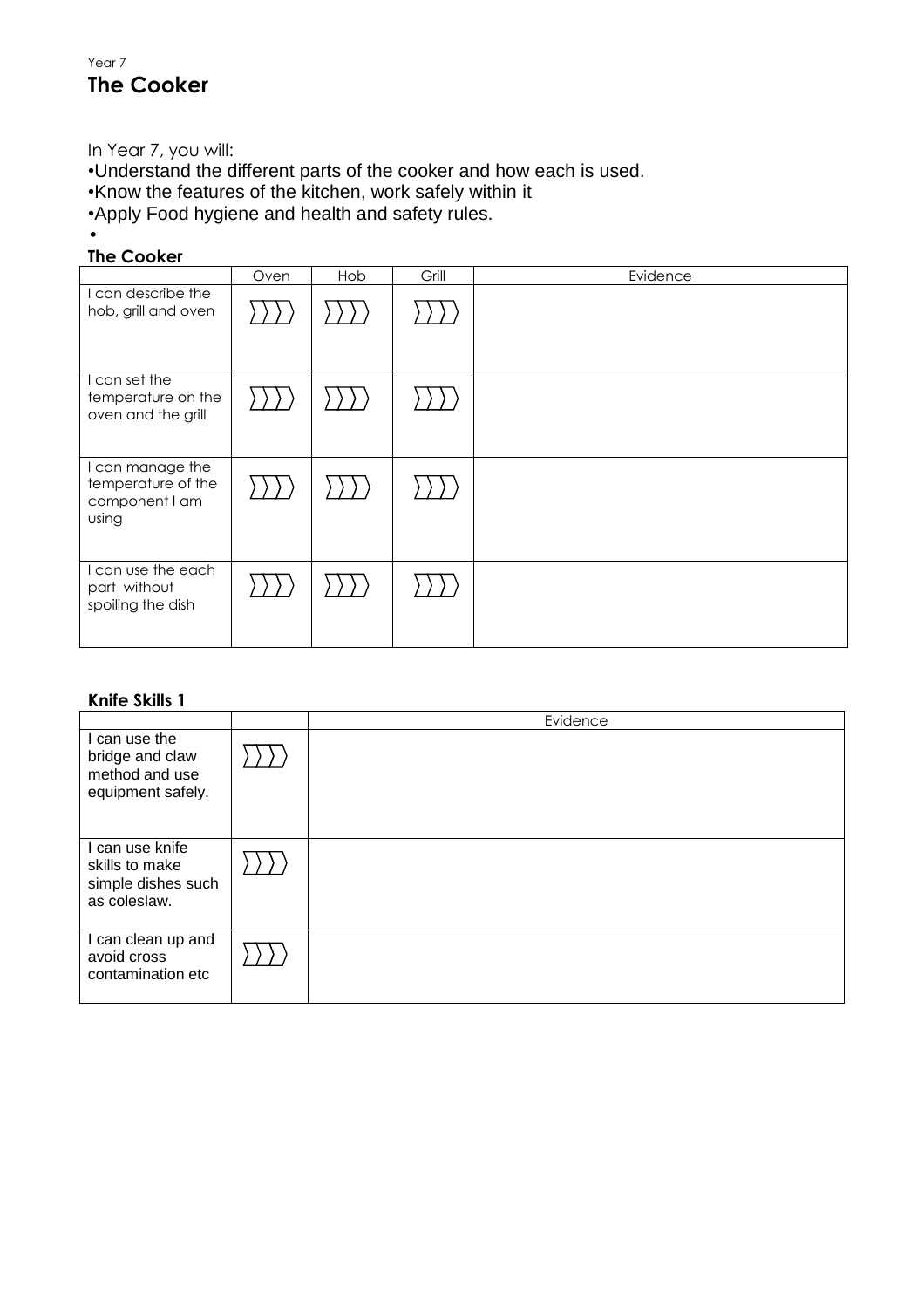## **Managing High Risk Foods**

|                                                                                          | Me | Others | Evidence |
|------------------------------------------------------------------------------------------|----|--------|----------|
| I can identify which foods are<br>classified as high risk                                |    |        |          |
| can explain a control method to<br>reduce the risk for that food.                        |    |        |          |
| can apply the rules for safe<br>practice and hygiene in the<br>kitchen with consistency. |    |        |          |

### **Knife skills 2**

|                                                                                        | Evidence |
|----------------------------------------------------------------------------------------|----------|
| I can confidently<br>use the bridge and<br>claw method and<br>use equipment<br>safely. |          |
| I can use knife<br>skills to slice foods<br>with accuracy                              |          |
| I can use knife<br>skills to slice foods<br>with accuracy                              |          |
| I can clean up and<br>avoid cross<br>contamination etc                                 |          |

# **Working in the Hospitality Industry**

|                                                               | Evidence |
|---------------------------------------------------------------|----------|
| I can identify<br>different ways<br>people can eat<br>outside |          |
| I can suggest<br>suitable dishes for<br>Al Fresco dining      |          |
| I can recognise<br>features of a menu                         |          |

# **Ingredients**